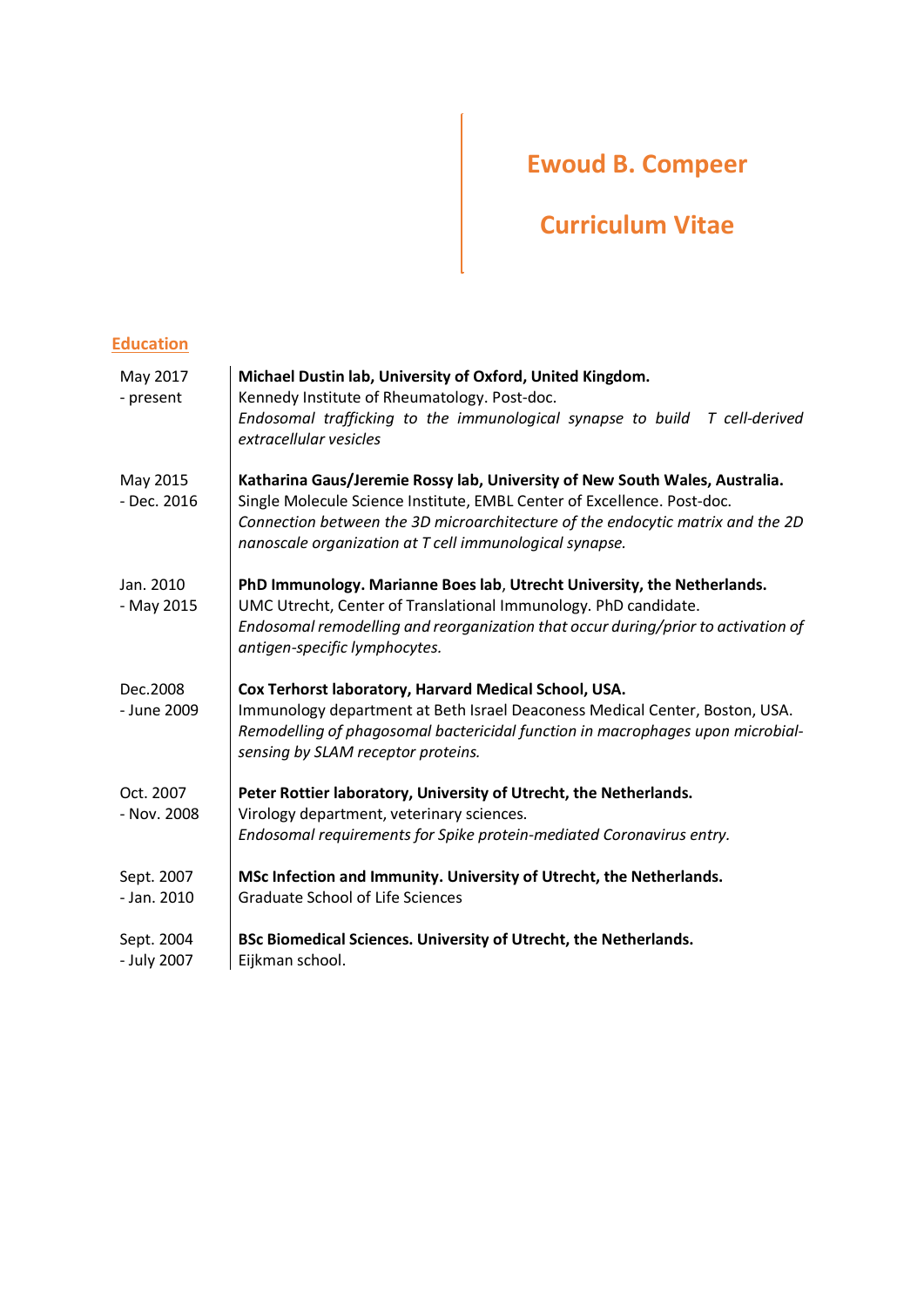# **Professional activities**

| Nov. 2020-<br>present            | Chair young-NVVI (Dutch Society of young Imunologists). yNVVI represents all<br>ECRs within the NVVI, and will be their voice at the NVVI and EFIS. Focusing<br>especially on sharing of expertise, mediation of collaborative science, career<br>advancements, funding opportunities, and to stimulate ECRs involvement in public<br>outreach. (https://vimeo.com/user39059939) |
|----------------------------------|----------------------------------------------------------------------------------------------------------------------------------------------------------------------------------------------------------------------------------------------------------------------------------------------------------------------------------------------------------------------------------|
| Oct. 2020<br>- present           | <b>Editor ecrLife.</b> ecrLife is a place for early career researchers (ECRs) to share stories,<br>ideas and experiences about their journey in science. https://ecrlife.org/getting-<br>to-know-our/                                                                                                                                                                            |
| March. 2020                      |                                                                                                                                                                                                                                                                                                                                                                                  |
| - present                        | Co-founder of COVID19 Oxford-Cardiff Preprint Initiative. Providing peer review<br>and summaries of immunology focused COVID19 preprints so that everyone can<br>stay updated with latest developments. https://www.immunology.ox.ac.uk/covid-<br>19/covid-19-immunology-literature-reviews                                                                                      |
| Dec. 2019                        |                                                                                                                                                                                                                                                                                                                                                                                  |
| - present                        | Founding Director and Treasurer of DANinUK Ltd in a collaboration with the Dutch<br>embassy in London, UK. Network for Dutch academics working at UK academic<br>institutions, or Dutch academics moving from UK back to the Netherlands.<br>www.dutchacademicnetwork.uk                                                                                                         |
| <b>March 2019</b>                |                                                                                                                                                                                                                                                                                                                                                                                  |
| - present                        | Graduate Studies Committee Kennedy Institute of Rheumatology, University of<br>Oxford, United Kingdom.                                                                                                                                                                                                                                                                           |
| <b>March 2019</b>                |                                                                                                                                                                                                                                                                                                                                                                                  |
| - present                        | eLife Ambassador Global program to advocate and build towards Open Science.<br>Main focus on supervision/mentoring, funding, and implementation strategies.                                                                                                                                                                                                                      |
| Jan 2019                         |                                                                                                                                                                                                                                                                                                                                                                                  |
| - present                        | Postdoc Committee Kennedy Institute of Rheumatology, University of Oxford,<br>United Kingdom.<br>Chair and organizer.                                                                                                                                                                                                                                                            |
| Sept 2018                        |                                                                                                                                                                                                                                                                                                                                                                                  |
| - present                        | Journal Club Committee Kennedy Institute of Rheumatology, University of Oxford,<br>United Kingdom.<br>Chair, organizer, and speaker.                                                                                                                                                                                                                                             |
| <b>March 2013</b><br>- Dec. 2014 | ORPHEUS, Organisation for PhD Education in Biomedicine and Health Sciences in<br>the European System. Associate Member of the European University Association -<br>Council for Doctoral Education.<br>Chair of "Quality of PhD education"-Lausanne and Creator of the Graz-declaration                                                                                           |
| <b>March 2011</b><br>- July 2014 | PhD council Graduate School of Life Sciences (GSLS) at the University of Utrecht, the<br>Netherlands.                                                                                                                                                                                                                                                                            |
| Feb. 2008<br>- Dec. 2009         | Undergraduate Studies Committee for Immunology and Infection program at the<br>University of Utrecht, the Netherlands.                                                                                                                                                                                                                                                           |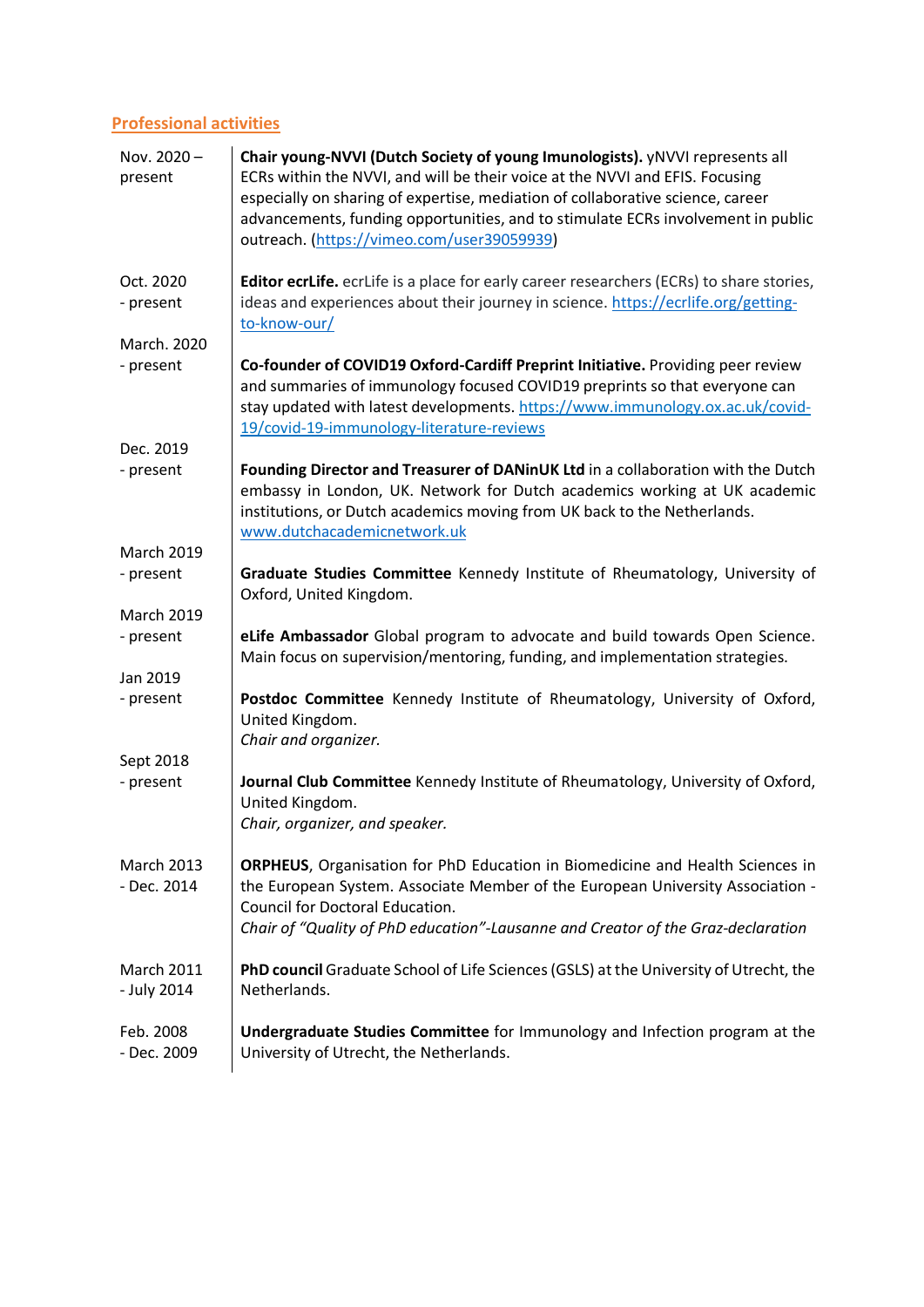# **Professional experiences**

| <b>Talks</b>                    |                                                                                                                                   |
|---------------------------------|-----------------------------------------------------------------------------------------------------------------------------------|
| 2021                            | WIMM Fri-AM talks, University of Oxford, UK. online                                                                               |
| 2020                            | Infection and Immunity Institute of Research, University of Edinburgh, United<br>Kingdom                                          |
| 2019                            | Cutting edge research seminar. St Hughes College, University of Oxford,                                                           |
|                                 | United Kingdom.                                                                                                                   |
|                                 | Early Career Seminar. LMCB institute, University College London, United<br>Kingdom.                                               |
|                                 | Internal Institute Seminar. Kennedy Institute, University of Oxford, United                                                       |
| 2018                            | Kingdom.<br>United Kingdom Extracellular Vesicles (UKEV) society meeting 2018. Sheffield,                                         |
|                                 | United Kingdom.                                                                                                                   |
|                                 | European Conference of Immunology 2018. Amsterdam RAI, Amsterdam, the                                                             |
|                                 | Netherlands.<br>Single Molecule Science imaging conference. University of New South Wales,                                        |
| 2016                            | Sydney, Australia.                                                                                                                |
| 2015                            | Eijkman seminar. University Medical Center Utrecht, Utrecht, the                                                                  |
|                                 | Netherlands.                                                                                                                      |
|                                 | Cardiovascular Research Center. SoMS, UNSW, Sydney.                                                                               |
| Organizer & chair               |                                                                                                                                   |
| 2021                            | Brexit problems for UK science. DANinUK ltd, Ministry of Science, NL. Co-<br>organizer.                                           |
|                                 | UK-NL cross-cultural differences. Dutch Embassy London, UK. Organizer.                                                            |
| 2020                            | "Imaging extracellular vesicles biogenesis, release, and spread" at the                                                           |
|                                 | International Society of Extracellular Vesicle conference, Paris, France. Chair                                                   |
| 2018                            | "Visualization of the immune response". European Conference of                                                                    |
|                                 | Immunology. Amsterdam RAI, Amsterdam, the Netherlands. Chair                                                                      |
| 2013                            | Advanced Immunology "van Kinsbergen" course, aimed at second/third year                                                           |
|                                 | PhD candidates; 20 participants. IJsselmeer, the Netherlands. Organizer                                                           |
| 2010                            | Kleine Wetenschappers, Speuren naar Sporen. Universiteitsmuseum Utrecht.                                                          |
|                                 | Organizer                                                                                                                         |
| Outreach<br>2020                | ESCRTIng elderly to healthy old age. St Catherine's college. Univ. of Oxford.                                                     |
|                                 | Fatique research workshop with patient participation, organized by Versus                                                         |
|                                 | Arthritis and Kennedy Trust.                                                                                                      |
| 2019                            | Magnificent Magnification. teaching school kids advanced microscopy                                                               |
|                                 | techniques that support my research. organizer, teacher.                                                                          |
| 2017                            | Curiosity Carnival. Organized by European Researchers' Night, Ashmolean                                                           |
|                                 | museum, and University of Oxford, Oxford, UK.                                                                                     |
| 2014                            | Expeditie UU 2014, Pimp your mind. Organized by the Universiteitsmuseum                                                           |
| 2010                            | Utrecht, Studium Generale, and University of Utrecht.<br>Kleine Wetenschappers, Speuren naar Sporen. Universiteitsmuseum Utrecht. |
|                                 |                                                                                                                                   |
| <b>Editor &amp; Peer-review</b> |                                                                                                                                   |
| Editor                          | Editor at ecrLife                                                                                                                 |
|                                 | Research topic editor at Frontiers in Cell and Developmental Biology;                                                             |
| Grant proposals                 | Regulatory Mechanisms of Early Intracellular Signaling in T Lymphocytes<br>Wellcome Strategic Fund (WISSF) 2018-2020              |
|                                 |                                                                                                                                   |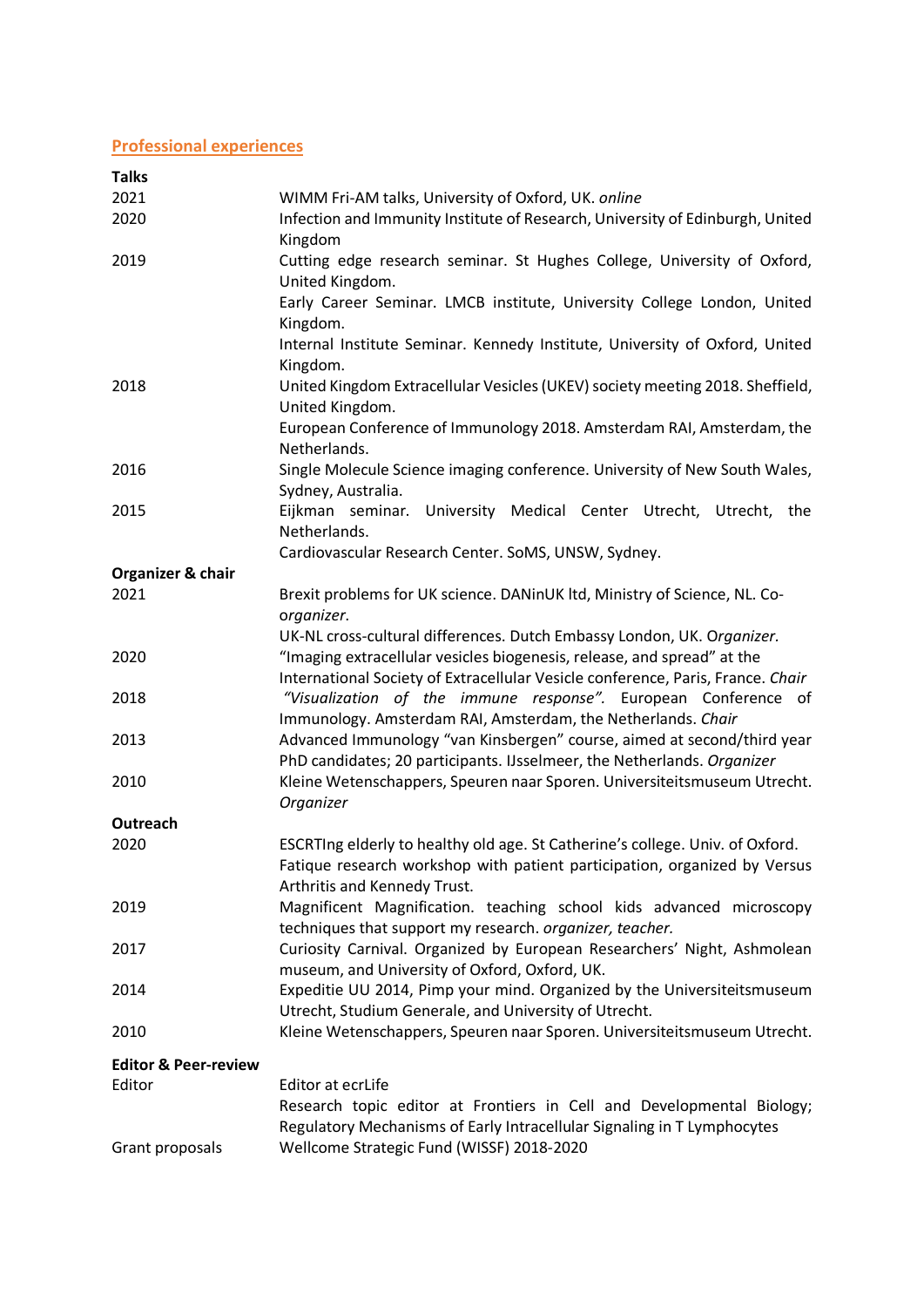| Manuscripts                     | EMBO, Nature Communications, Frontiers Cell and Dev Biol, Viruses, Journal<br>of Medical Microbiology and Immunology.<br>And together with Prof. M.L. Dustin, manuscripts for Nature Immunology,<br>Science Translational Medicine, and Nature Communications. |
|---------------------------------|----------------------------------------------------------------------------------------------------------------------------------------------------------------------------------------------------------------------------------------------------------------|
| <b>Professional memberships</b> |                                                                                                                                                                                                                                                                |
| 2020                            | Young-Dutch Society for Immunology (yNVVI)                                                                                                                                                                                                                     |
| 2019                            | British Society of Cell Biology (BSCB)                                                                                                                                                                                                                         |
|                                 | The International Society of Extracellular Vesicles (ISEV)                                                                                                                                                                                                     |
|                                 | DANinUK Ltd.                                                                                                                                                                                                                                                   |
|                                 | eLife Ambassador                                                                                                                                                                                                                                               |
| 2014                            | Organisation for PhD Education in Biomedicine and Health Sciences in the<br>European System (ORPHEUS).                                                                                                                                                         |
| 2008                            | Dutch Society for Immunology (NVVI).                                                                                                                                                                                                                           |
| <b>Courses</b>                  |                                                                                                                                                                                                                                                                |
| 2019                            | Supervision course. Chemistry Research Building, University of Oxford, UK.                                                                                                                                                                                     |
| 2018                            | Mouse genetics and phenotyping course. Medical Research Laboratory                                                                                                                                                                                             |
|                                 | Harwell Institute, UK.                                                                                                                                                                                                                                         |
| 2017                            | L, E1, PIL A, PIL B, and K laboratory animal license course. The Royal Veterinary                                                                                                                                                                              |
|                                 | College, London, UK.                                                                                                                                                                                                                                           |
| 2014                            | 9 <sup>th</sup> ORPHEUS Conference: An International Congress on PhD Education.                                                                                                                                                                                |
|                                 | Lausanne, Switzerland, at the University Hospital (CHUV).                                                                                                                                                                                                      |
| 2013                            | Advanced Immunology "van Kinsbergen" course, aimed at second/third year<br>PhD candidates; 20 participants. IJsselmeer, the Netherlands.                                                                                                                       |
| 2012                            | APCs revisited: The function of antigen presenting cells in health and disease.                                                                                                                                                                                |
|                                 | Organised by NVVI (Dutch National Immunology Society), Lunteren, the<br>Netherlands.                                                                                                                                                                           |
|                                 |                                                                                                                                                                                                                                                                |
|                                 | That Thing Called Science. (Course History in Science studies) Organised by<br>Utrecht University, the Netherlands.                                                                                                                                            |
|                                 | Good Clinical Practise course (GCP/BROK). Organised by UMC Utrecht,                                                                                                                                                                                            |
|                                 | Utrecht, the Netherlands.                                                                                                                                                                                                                                      |
| 2011                            | Immunology Summerschool. Organised by Sociedade Portuguesa de<br>Imunologia, Tavira, Portugal.                                                                                                                                                                 |
| 2007                            | Laboratory animal handling (art. 9 certified). Utrecht, the Netherlands.                                                                                                                                                                                       |
| 2006                            | Radiation Safety 5B. Utrecht, the Netherlands.                                                                                                                                                                                                                 |

#### **Supervision**

Oct 2021 - present Daily supervision of master student Paulina Dirvanskyte (hertford College, UK) July 2021 - present Joint supervisor of DPhil student Olga Margartiaki (Dustin lab, Univ. Oxford) Dec. 2018 - present Co-supervisor of DPhil student Charles Coomer (Padilla lab, Univ. Oxford) Sept. 2018 - Mar. 2019 Daily supervision of master student Simone Brokamp (Univ. Leiden) Mar. 2018 – Apr. 2018 Supervision student Mila Rollet de Fougerolles (D'Overbroecks College, UK) Mar. 2018 - Sept. 2018 Daily supervision of PhD candidate Chiara Cassioli (Univ. Sienna) Oct. 2012 - July 2013 Daily supervision of master student Mirjam Hoekstra (Univ. Utrecht) Dec. 2011 - Sept. 2012 Daily supervisor of master student Susanne van der Grein (Univ. Utrecht)

# **Teaching**

|                     | Aug. 2011 – Dec. 2012 LTI - Introduction to Immunology (year 5-6 medical grad students) |
|---------------------|-----------------------------------------------------------------------------------------|
| Dec. 2019 - present | Oxford Immunology Teaching Network (Immunology year 4 undergrad.)                       |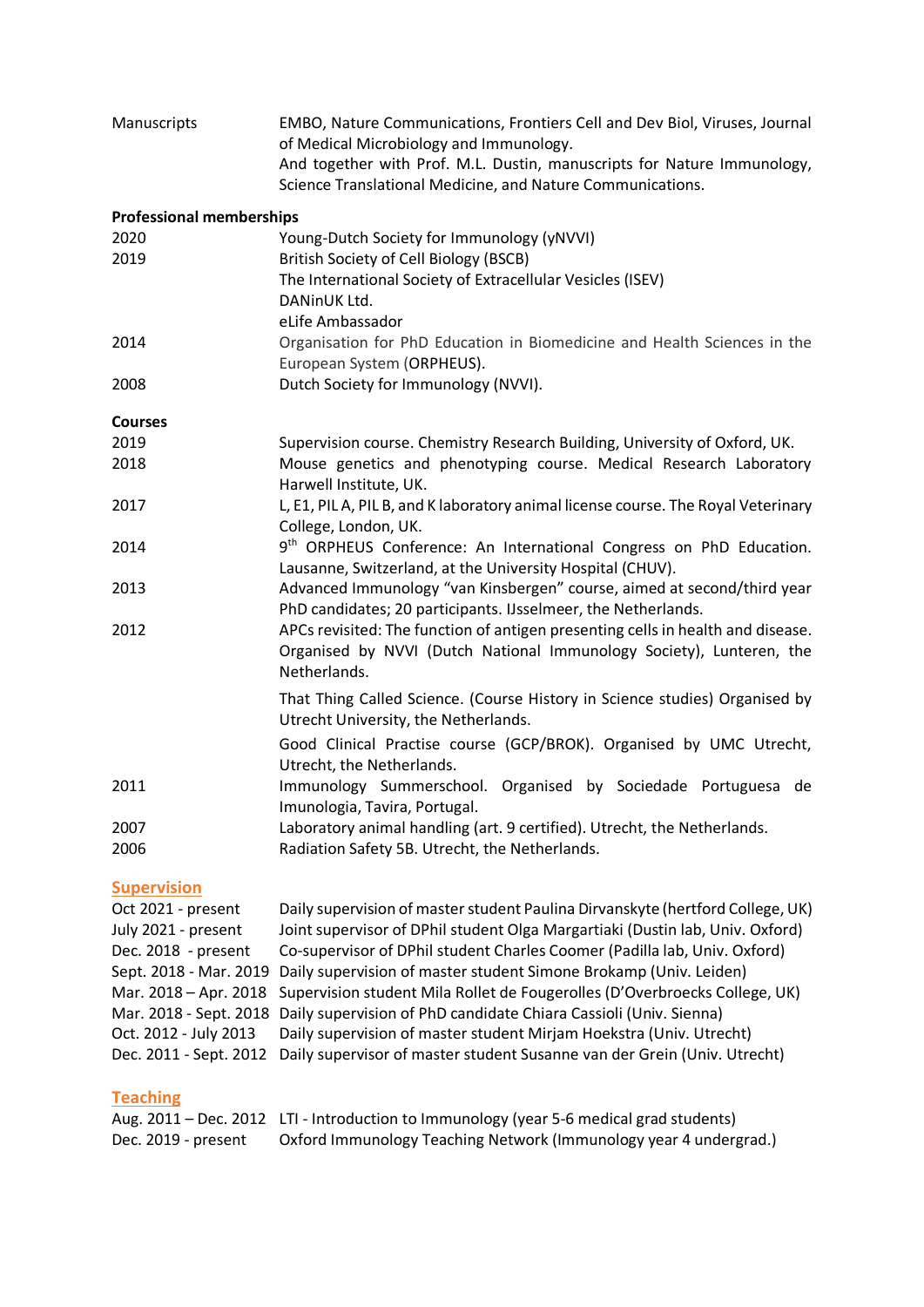# **Funding & Awards**

| 2020 | John Fell Fund                                   |
|------|--------------------------------------------------|
| 2018 | co-applicant of R01 NIH grant                    |
| 2013 | WKZ fund R1812.                                  |
| 2012 | Immunotools award.                               |
| 2011 | cover of Annual Dutch Immunology Society meeting |
| 2008 | Grant of Dutch Digestive Foundation.             |
| 2008 | Travel grant Trajectum.                          |
| 2008 | Grant of Dutch Kidney Foundation.                |
|      |                                                  |

#### **Advisory roles**

| June 2021 - present  | PhD thesis committee of Yavuz Yazicioglu (Clarke lab, Univ. of Oxford)       |
|----------------------|------------------------------------------------------------------------------|
| May 2020 - present   | PhD thesis committee of Athenau Cavounidis (Uhlig lab, Univ. of Oxford)      |
| Feb. 2020            | Fatigue Workgroup, with trustees of Versus Arthritis, and representatives of |
|                      | industry partners and CFS patients.                                          |
| Nov. 2019            | Linseg Tech, Granby, Quebec, Canada                                          |
| Mar. 2019 - present  | PhD committee of Alice Robinson (Monaco lab, Univ. Oxford)                   |
| Sept. 2018 - present | Assessor of PhD transfer viva of Charles Coomer (Padilla lab, Univ. Oxford)  |
| Dec. 2017 - present  | PhD committee of Anna Marzeda (Midwood lab, Univ. Oxford)                    |
|                      |                                                                              |

# **Scientific Publications**

26 publications of which I wrote 1 as senior author, 1 editorial, and nine as first author. Cited a total of 782 times, H-index 15.

# **2021**

Verweij FJ, Balaj L, Boulanger CH, Carter DRF, Compeer EB,D'Angelo D, El Andaloussi, Goet JG, Gross JC, Hyenne V, Krämer-Albers E, Lai CP , Loyer X , Marki A, Momma S, Nolte-'t Hoen ENM, Pegtel M, Peinado H, Raposo G, Rilla K, Tahara H, Thery C, van Roeyn ME, Vandenbroucke RE, Wehman AM, Witwer K, Wu Z, Wubbolts R, van Niel G. The power of imaging to understand extracellular vesicle biology in vivo. **Nat Methods** 18**,** 1013–1026 (2021). https://doi.org/10.1038/s41592-021- 01206-3

Cassioli C, Onnis A, Finetti F, Capitani N, Brunetti J, Compeer EB, Niederlova V, Stepanek O, Dustin ML, Baldari CT. The Bardet-Biedl syndrome complex component BBS1 controls T cell polarity during immune synapse assembly. **J Cell Sci.** 2021 Aug 15;134(16):jcs258462

Cassioli C, Balint S, Compeer EB, Felce JH, Gamberucci A, Della Bella C, Felce SL, Brunetti J, Valvo S, Pende D, D'Elios MM, Moretta L, Dustin ML, Baldari CT. [Increasing LFA-1 Expression Enhances](https://pubmed.ncbi.nlm.nih.gov/34368126/)  [Immune Synapse Architecture and T Cell Receptor Signaling in Jurkat E6.1 Cells.](https://pubmed.ncbi.nlm.nih.gov/34368126/) **Front Cell Dev Biol.** 2021 Jul 23;9:673446.

Aguado E, Compeer EB, Miazek A. Regulatory Mechanisms of Early Intracellular Signaling in T lymphocytes. **Frontiers Cell and Developmental Biology** 2021 Apr 9;9:676949 *EDITORIAL*

#### **2020**

Hanna SJ, Codd AS, Gea-Mallorqui E, Scourfield DO, Richter FC, Ladell K, Borsa M, Compeer EB, Moon OR, Galloway SAE, Dimonte S, Capitani L, R Shepherd FR, Wilson JD, Uhl LFK, The Oxford-Cardiff COVID-19 Literature Consortium, Gallimore AM and Milicic A. T cell phenotype in COVID-19 **Oxford Open Immunology** 2020. (Living review till 2022)

Coomer CA, Carlon-Andres I, Iliopoulou M, Dustin ML, Compeer EB\*, Compton AA\*, Padilla-Parra S\*. [Single-cell glycolytic activity regulates membrane tension 1 and HIV-1 fusion.](https://www.biorxiv.org/content/10.1101/693341v1.abstract) **Plos Pathogens** 2020. Feb 21. (\*equal authorship contribution.)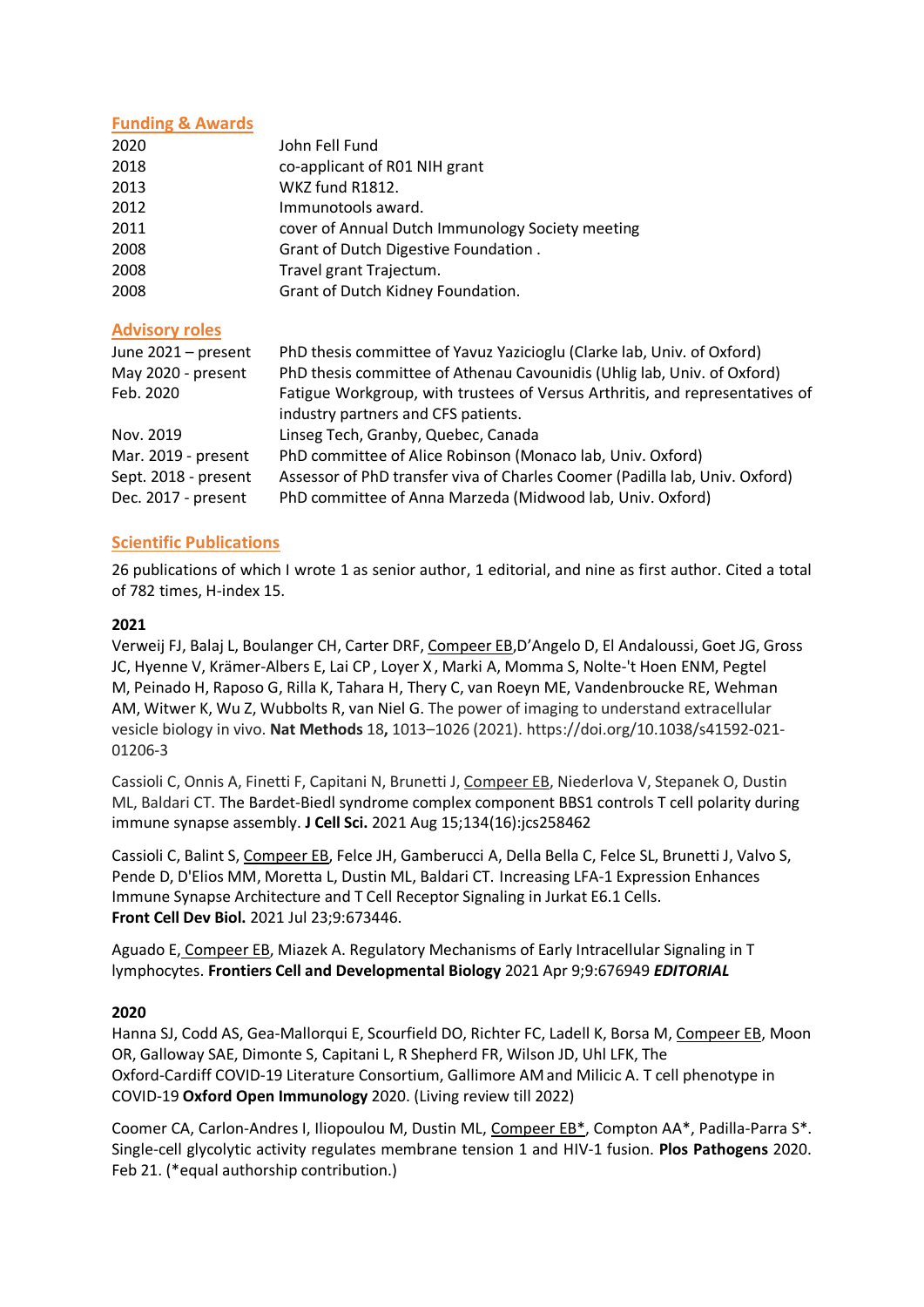# **2019**

Saliba DG\*, Céspedes PF\*, Bálint S\*, Compeer EB, Valvo S, Korobchevskaya K, Mayya V, Peng Y, Dong T, Tognoli ML, O'Neill E, Bonham S, Fischer R, Kessler BM, Dustin ML. Composition and structure of synaptic ectosomes exporting antigen receptor linked to functional CD40 ligand from helper T cells. **eLife** 2019. *Aug 30;8. pii: e47528. doi: 10.7554/eLife.47528.* (\*equal authorship contribution)

# **2018**

Newton RH, Shrestha S, Sullivan JM, Yates KB, Compeer EB, Ron-Harel N, Blazar BR, Bensinger SJ, Haining WN, Dustin ML, Campbell DJ, Chi H, Turka LA. Maintenance of CD4 T cell fitness through regulation of Foxo1 **Nat. Immunol.** 2018*. Aug;19(8):838-848.*

Compeer EB, Kraus F, Ecker M, Redpath G, Amiezer M, Rother N, Nicovich P, Kapoor-Kaushik N, Deng Q, Samson G, Yang Z, Lou J, Carnell M, Vartoukian H, Gaus K, Rossy J. A mobile endocytic network connects clathrin-independent receptor endocytosis to recycling and promotes T cell activation. **Nat. Comm.** 2018 *Apr 23;9(1):1597.*

# **2016**

Kapoor-Kaushik N, Hinde E, Compeer EB, Yamamoto Y, Kraus F, Yang Z, Lou J, Pageon SV, Tabarin T, Gaus K, Rossy J. Distinct mechanisms regulate Lck spatial organization in activated T cells. **Front. Immunol.** 2016 *Mar 8;7;83*.

# **2015**

Compeer EB, Janssen W, van Royen-Kerkhof A, van Gijn M, van Montfrans JM, Boes M. Dysfunctional BLK in Common Variable Immunodeficiency perturbs B cell proliferation and ability to elicit antigen-specific CD4+ T cell help. **Oncotarget** 2015 *Mar 14;5.*

#### **2014**

Compeer EB and Boes M. MICAL-L1-related and unrelated mechanisms underlying elongated tubular endosomal network (ETEN) in human dendritic cells. **Commun Integr Biol***.* 2014 *Dec 23;7(6).*

Audia S, Rossato M, Santegoets K, Spijkers S, Wichers C, Bekker C, Bloem A, Boon L, Flinsenberg T, Compeer E, van den Broek T, Facy O, Ortega-Deballon P, Berthier S, Leguy-Seguin V, Martin L, Ciudad M, Samson M, Trad M, Lorcerie B, Janikashvili N, Saas P, Bonnotte B, Radstake TR. [Splenic TFH](http://www.ncbi.nlm.nih.gov/pubmed/25232056)  [expansion participates in B-cell differentiation and antiplatelet-antibody](http://www.ncbi.nlm.nih.gov/pubmed/25232056) production during immune [thrombocytopenia.](http://www.ncbi.nlm.nih.gov/pubmed/25232056) **Blood**. 2014 *Oct 30;124(18):2858-66.*

Compeer EB. Primary Immunodeficiency: Out of the bubble, helping patients in the open. **Immuun**. 2014 *Oct 1;3(2):30.*

van der Burgh R, Nijhuis L, Pervolaraki K, Compeer EB, Jongeneel LH, van Gijn M, Coffer PJ, Murphy MP, Mastroberardino PG, Frenkel J, Boes M. Defects in mitochondrial clearance predispose human monocytes to interleukin-1β hyper-secretion**. J Biol Chem.** 2014 *Feb 21;289(8):5000-12.*

Compeer EB, Flinsenberg TW, Boon L, Hoekstra ME, Boes M. Tubulation of endosomal structures in human dendritic cells by Toll-like receptor ligation and lymphocyte contact accompanies antigen cross-presentation. **J Biol Chem.** 2014 *Jan 3;289(1):520-8*.

#### **2012**

Flinsenberg TW, Compeer EB, Koning D, Klein M, Amelung FJ, van Baarle D, Boelens JJ, Boes M. Fcγ receptor antigen targeting potentiates cross-presentation by human blood and lymphoid tissue BDCA-3+ dendritic cells. **Blood**. 2012 Dec 20;120(26):5163-72.

Compeer EB, Flinsenberg TW, van der Grein SG, Boes M. Antigen processing and remodeling of the endosomal pathway: requirements for antigen cross-presentation. **Front. Immunol.** 2012;3:37

van de Ven AA, Compeer EB, Bloem AC, van de Corput L, van Gijn M, van Montfrans JM, Boes M. Defective calcium signaling and disrupted CD20-B-cell receptor dissociation in patients with common variable immunodeficiency disorders. **J Allergy Clin Immunol**. 2012 Mar;129(3):755-761.e7